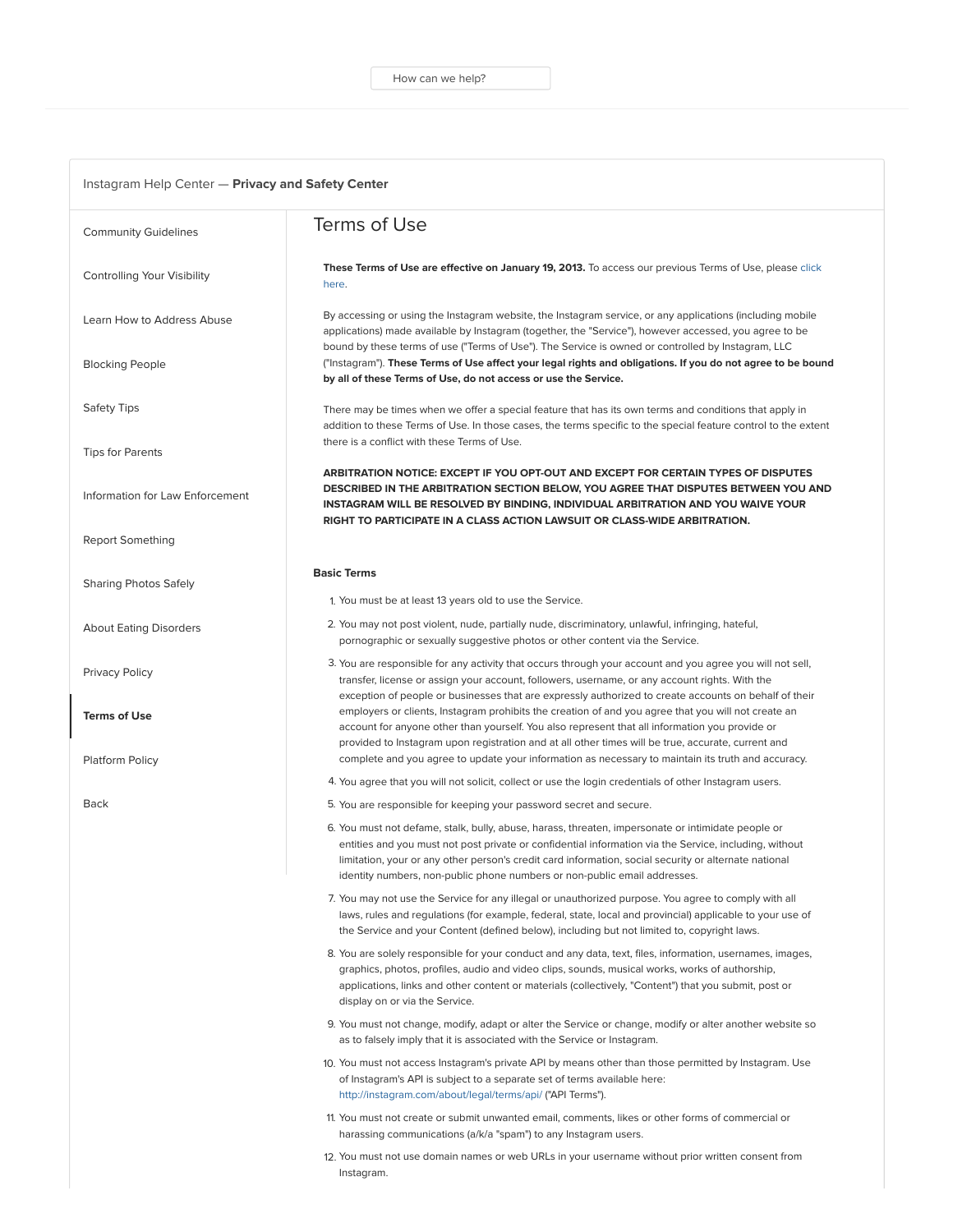- 13. You must not interfere or disrupt the Service or servers or networks connected to the Service, including by transmitting any worms, viruses, spyware, malware or any other code of a destructive or disruptive nature. You may not inject content or code or otherwise alter or interfere with the way any Instagram page is rendered or displayed in a user's browser or device.
- 14. You must comply with Instagram's Community Guidelines, available here: [https://help.instagram.com/customer/portal/articles/262387-community-guidelines](https://l.facebook.com/l.php?u=https%3A%2F%2Fhelp.instagram.com%2Fcustomer%2Fportal%2Farticles%2F262387-community-guidelines&h=ATOKLQbrgKLs8FWaNcX84F_3Cxq7Hy-83xAky57CkHLRbh6xuGFJikK79LHSmtYBWI48SMJfbpYZ6AcwBIt9iGUFHBhMOFPmMwFfApl5t9TNRorAhniMRUqfQvlfmVeGfLJye3pwrxNzJk43&s=1).
- 15. You must not create accounts with the Service through unauthorized means, including but not limited to, by using an automated device, script, bot, spider, crawler or scraper.
- 16. You must not attempt to restrict another user from using or enjoying the Service and you must not encourage or facilitate violations of these Terms of Use or any other Instagram terms.
- 17. Violation of these Terms of Use may, in Instagram's sole discretion, result in termination of your Instagram account. You understand and agree that Instagram cannot and will not be responsible for the Content posted on the Service and you use the Service at your own risk. If you violate the letter or spirit of these Terms of Use, or otherwise create risk or possible legal exposure for Instagram, we can stop providing all or part of the Service to you.

# General Conditions

- 1. We reserve the right to modify or terminate the Service or your access to the Service for any reason, without notice, at any time, and without liability to you. You can deactivate your Instagram account by logging into the Service and completing the form available here: [https://instagram.com/accounts/remove/request/](https://l.facebook.com/l.php?u=https%3A%2F%2Finstagram.com%2Faccounts%2Fremove%2Frequest%2F&h=ATPi9uChnqupaGAZ5YswR1Dyef_3ghcbCiCKn5v3BYy4hAF4UnjJRvOgBSghbsC2CGQIEsp1ZogaC-BPD0efF2cyOQWZ8O7STZ4K3-k3souhBB_p5gj46zl2PhQYJY5_A1uk-l5-BksLzTFA&s=1). If we terminate your access to the Service or you use the form detailed above to deactivate your account, your photos, comments, likes, friendships, and all other data will no longer be accessible through your account (e.g., users will not be able to navigate to your username and view your photos), but those materials and data may persist and appear within the Service (e.g., if your Content has been reshared by others).
- 2. Upon termination, all licenses and other rights granted to you in these Terms of Use will immediately cease.
- 3. We reserve the right, in our sole discretion, to change these Terms of Use ("Updated Terms") from time to time. Unless we make a change for legal or administrative reasons, we will provide reasonable advance notice before the Updated Terms become effective. You agree that we may notify you of the Updated Terms by posting them on the Service, and that your use of the Service after the effective date of the Updated Terms (or engaging in such other conduct as we may reasonably specify) constitutes your agreement to the Updated Terms. Therefore, you should review these Terms of Use and any Updated Terms before using the Service. The Updated Terms will be effective as of the time of posting, or such later date as may be specified in the Updated Terms, and will apply to your use of the Service from that point forward. These Terms of Use will govern any disputes arising before the effective date of the Updated Terms.
- 4. We reserve the right to refuse access to the Service to anyone for any reason at any time.
- 5. We reserve the right to force forfeiture of any username for any reason.
- 6. We may, but have no obligation to, remove, edit, block, and/or monitor Content or accounts containing Content that we determine in our sole discretion violates these Terms of Use.
- 7. You are solely responsible for your interaction with other users of the Service, whether online or offline. You agree that Instagram is not responsible or liable for the conduct of any user. Instagram reserves the right, but has no obligation, to monitor or become involved in disputes between you and other users. Exercise common sense and your best judgment when interacting with others, including when you submit or post Content or any personal or other information.
- 8. There may be links from the Service, or from communications you receive from the Service, to thirdparty web sites or features. There may also be links to third-party web sites or features in images or comments within the Service. The Service also includes third-party content that we do not control, maintain or endorse. Functionality on the Service may also permit interactions between the Service and a third-party web site or feature, including applications that connect the Service or your profile on the Service with a third-party web site or feature. For example, the Service may include a feature that enables you to share Content from the Service or your Content with a third party, which may be publicly posted on that third party's service or application. Using this functionality typically requires you to login to your account on the third-party service and you do so at your own risk. Instagram does not control any of these third-party web services or any of their content. You expressly acknowledge and agree that Instagram is in no way responsible or liable for any such third-party services or features. YOUR CORRESPONDENCE AND BUSINESS DEALINGS WITH THIRD PARTIES FOUND THROUGH THE SERVICE ARE SOLELY BETWEEN YOU AND THE THIRD PARTY. You may choose, at your sole and absolute discretion and risk, to use applications that connect the Service or your profile on the Service with a third-party service (each, an "Application") and such Application may interact with, connect to or gather and/or pull information from and to your Service profile. By using such Applications, you acknowledge and agree to the following: (i) if you use an Application to share information, you are consenting to information about your profile on the Service being shared; (ii) your use of an Application may cause personally identifying information to be publicly disclosed and/or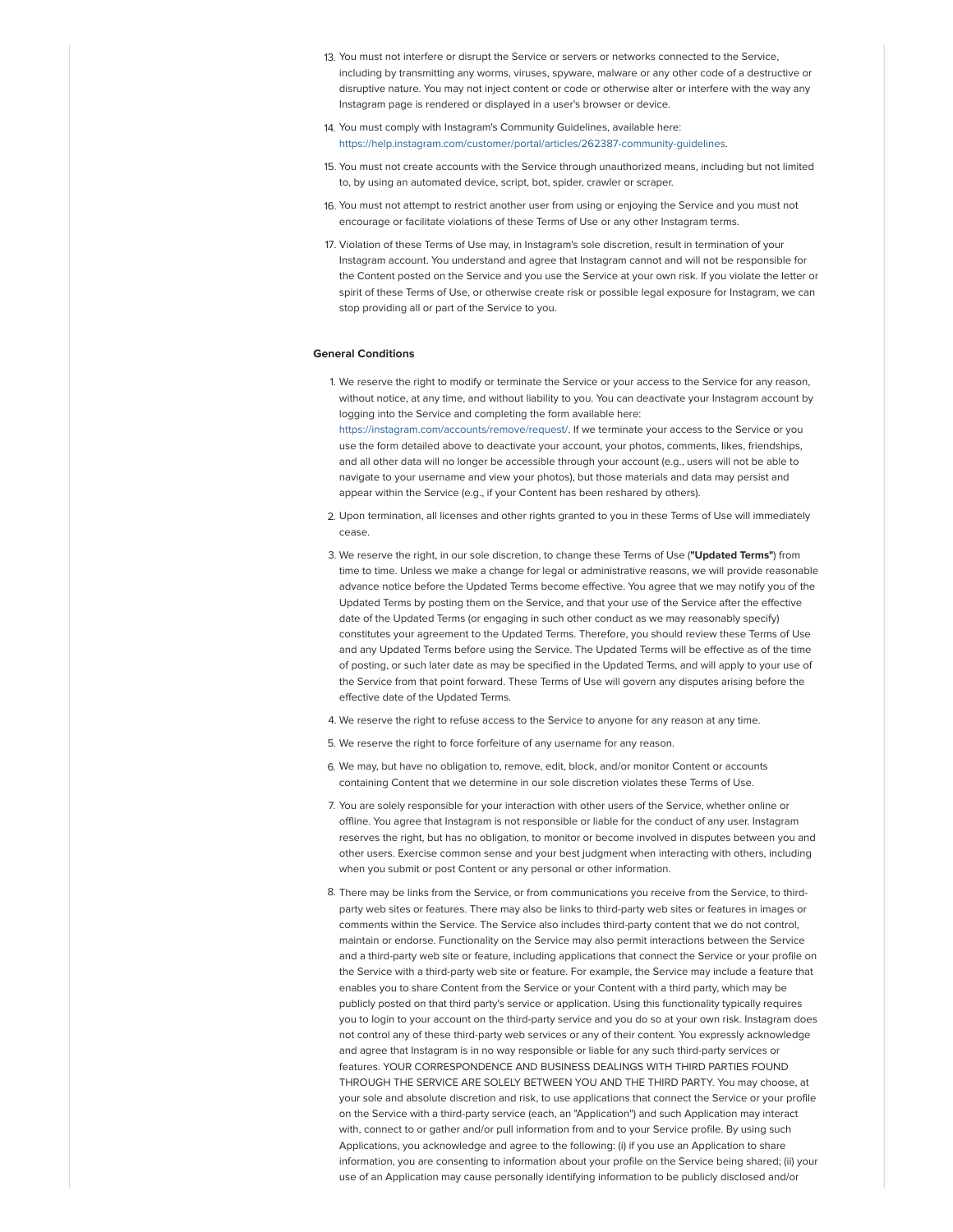associated with you, even if Instagram has not itself provided such information; and (iii) your use of an Application is at your own option and risk, and you will hold the Instagram Parties (defined below) harmless for activity related to the Application.

- 9. You agree that you are responsible for all data charges you incur through use of the Service.
- 10. We prohibit crawling, scraping, caching or otherwise accessing any content on the Service via automated means, including but not limited to, user profiles and photos (except as may be the result of standard search engine protocols or technologies used by a search engine with Instagram's express consent).

#### Rights

- 1. Instagram does not claim ownership of any Content that you post on or through the Service. Instead, you hereby grant to Instagram a non-exclusive, fully paid and royalty-free, transferable, sublicensable, worldwide license to use the Content that you post on or through the Service, subject to the Service's Privacy Policy, available here [http://instagram.com/legal/privacy/,](https://l.facebook.com/l.php?u=http%3A%2F%2Finstagram.com%2Flegal%2Fprivacy%2F&h=ATPXDfxWki9KLZlTScU3yKhQ6Y_fBFB6hUBLoFQGkmarNotFIz5XjUxSp3G2DkeBrC9_MwIl9jqrqo8k1LWu8N3coHrJ4qEBTxAowwfWN6MJKjKRXIrCqrduzl_hIgtngag3Q0ABnAzQQGfS&s=1) including but not limited to sections 3 ("Sharing of Your Information"), 4 ("How We Store Your Information"), and 5 ("Your Choices About Your Information"). You can choose who can view your Content and activities, including your photos, as described in the Privacy Policy.
- 2. Some of the Service is supported by advertising revenue and may display advertisements and promotions, and you hereby agree that Instagram may place such advertising and promotions on the Service or on, about, or in conjunction with your Content. The manner, mode and extent of such advertising and promotions are subject to change without specific notice to you.
- 3. You acknowledge that we may not always identify paid services, sponsored content, or commercial communications as such.
- 4. You represent and warrant that: (i) you own the Content posted by you on or through the Service or otherwise have the right to grant the rights and licenses set forth in these Terms of Use; (ii) the posting and use of your Content on or through the Service does not violate, misappropriate or infringe on the rights of any third party, including, without limitation, privacy rights, publicity rights, copyrights, trademark and/or other intellectual property rights; (iii) you agree to pay for all royalties, fees, and any other monies owed by reason of Content you post on or through the Service; and (iv) you have the legal right and capacity to enter into these Terms of Use in your jurisdiction.
- 5. The Service contains content owned or licensed by Instagram ("Instagram Content"). Instagram Content is protected by copyright, trademark, patent, trade secret and other laws, and, as between you and Instagram, Instagram owns and retains all rights in the Instagram Content and the Service. You will not remove, alter or conceal any copyright, trademark, service mark or other proprietary rights notices incorporated in or accompanying the Instagram Content and you will not reproduce, modify, adapt, prepare derivative works based on, perform, display, publish, distribute, transmit, broadcast, sell, license or otherwise exploit the Instagram Content.
- 6. The Instagram name and logo are trademarks of Instagram, and may not be copied, imitated or used, in whole or in part, without the prior written permission of Instagram, except in accordance with our brand guidelines, available here: [https://www.instagram-brand.com/.](https://l.facebook.com/l.php?u=https%3A%2F%2Fwww.instagram-brand.com%2F&h=ATPJU0tgHMUj0SfkJpRzDnrwHQyqx1prVzDFmgEQMN3b10zJwna1rrLqcmSnkbLkUgj30L1GxDNzKnJV71TxQD-8SNN-0OzWAq8IUWt9NrKFScGXHTMfKl2Q_z-_31AhwArU2doD7BGeOYcH&s=1) In addition, all page headers, custom graphics, button icons and scripts are service marks, trademarks and/or trade dress of Instagram, and may not be copied, imitated or used, in whole or in part, without prior written permission from Instagram.
- 7. Although it is Instagram's intention for the Service to be available as much as possible, there will be occasions when the Service may be interrupted, including, without limitation, for scheduled maintenance or upgrades, for emergency repairs, or due to failure of telecommunications links and/or equipment. Also, Instagram reserves the right to remove any Content from the Service for any reason, without prior notice. Content removed from the Service may continue to be stored by Instagram, including, without limitation, in order to comply with certain legal obligations, but may not be retrievable without a valid court order. Consequently, Instagram encourages you to maintain your own backup of your Content. In other words, Instagram is not a backup service and you agree that you will not rely on the Service for the purposes of Content backup or storage. Instagram will not be liable to you for any modification, suspension, or discontinuation of the Services, or the loss of any Content. You also acknowledge that the Internet may be subject to breaches of security and that the submission of Content or other information may not be secure.
- 8. You agree that Instagram is not responsible for, and does not endorse, Content posted within the Service. Instagram does not have any obligation to prescreen, monitor, edit, or remove any Content. If your Content violates these Terms of Use, you may bear legal responsibility for that Content.
- 9. Except as otherwise described in the Service's Privacy Policy, available at http://instagram.com/legal/privacy/, as between you and Instagram, any Content will be nonconfidential and non-proprietary and we will not be liable for any use or disclosure of Content. You acknowledge and agree that your relationship with Instagram is not a confidential, fiduciary, or other type of special relationship, and that your decision to submit any Content does not place Instagram in a position that is any different from the position held by members of the general public, including with regard to your Content. None of your Content will be subject to any obligation of confidence on the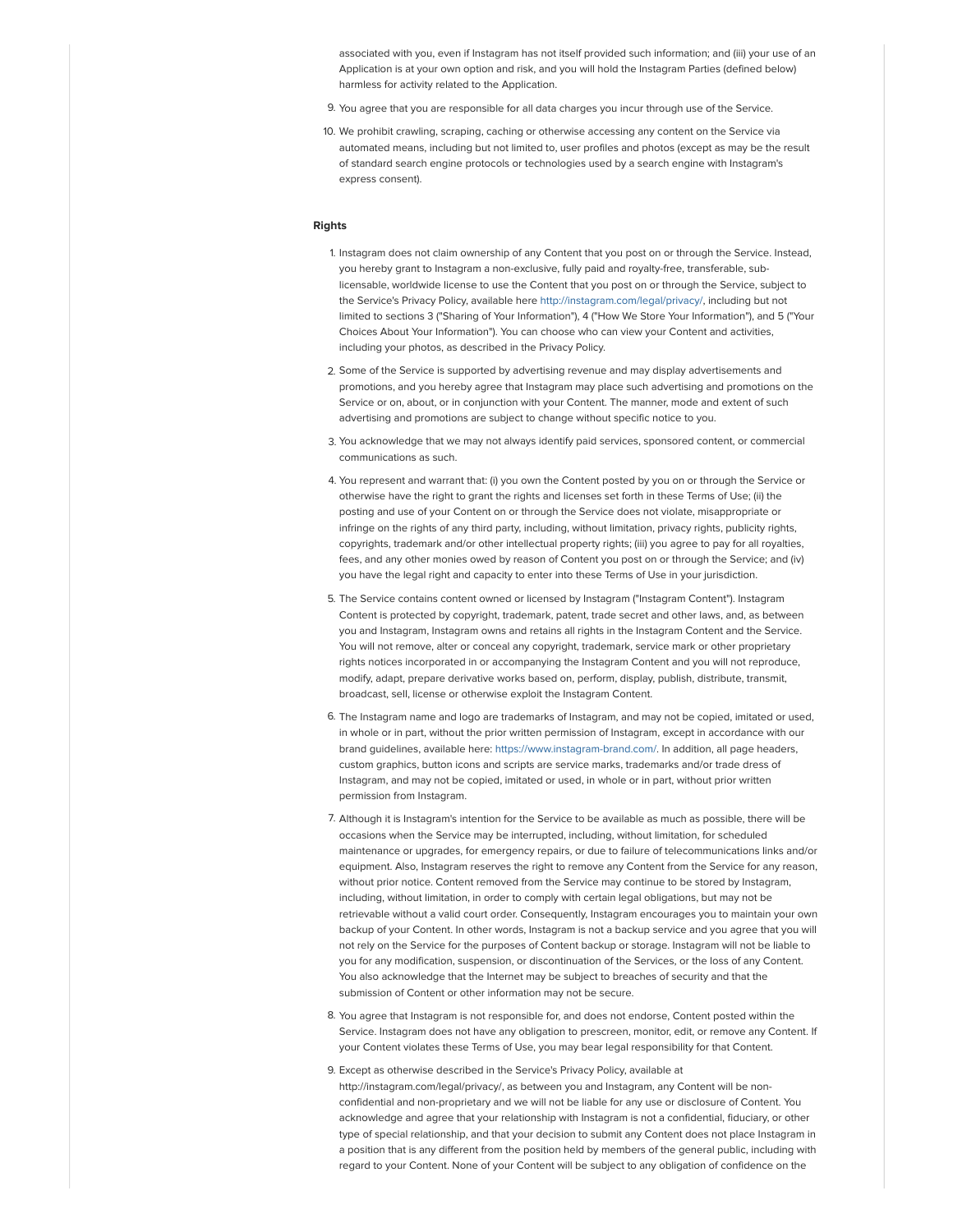part of Instagram, and Instagram will not be liable for any use or disclosure of any Content you provide.

10. It is Instagram's policy not to accept or consider content, information, ideas, suggestions or other materials other than those we have specifically requested and to which certain specific terms, conditions and requirements may apply. This is to avoid any misunderstandings if your ideas are similar to those we have developed or are developing independently. Accordingly, Instagram does not accept unsolicited materials or ideas, and takes no responsibility for any materials or ideas so transmitted. If, despite our policy, you choose to send us content, information, ideas, suggestions, or other materials, you further agree that Instagram is free to use any such content, information, ideas, suggestions or other materials, for any purposes whatsoever, including, without limitation, developing and marketing products and services, without any liability or payment of any kind to you.

### Reporting Copyright and Other IP Violations

1. We respect other people's rights, and expect you to do the same.

- 2. We provide you with tools to help you protect your intellectual property rights. To learn more about how to report claims of intellectual property infringement, visit: [https://help.instagram.com/customer/portal/articles/270501](https://l.facebook.com/l.php?u=https%3A%2F%2Fhelp.instagram.com%2Fcustomer%2Fportal%2Farticles%2F270501&h=ATP_EzVUyUQ7jLkjk39QJCbQr5E4WUuElak3FUeeIeELgj0ZYyQ3E-ovGGXMh4Ax70vUrfvhUV15SS_8_Y5L-G-kq8Jtjp4lgtQVTjWz427LyRvZSZw0gA_GDGk_UJUqZXOvREce8DrDGF34&s=1)
- 3. If you repeatedly infringe other people's intellectual property rights, we will disable your account when appropriate.

## Disclaimer of Warranties

THE SERVICE, INCLUDING, WITHOUT LIMITATION, INSTAGRAM CONTENT, IS PROVIDED ON AN "AS IS", "AS AVAILABLE" AND "WITH ALL FAULTS" BASIS. TO THE FULLEST EXTENT PERMISSIBLE BY LAW, NEITHER INSTAGRAM NOR ITS PARENT COMPANY NOR ANY OF THEIR EMPLOYEES, MANAGERS, OFFICERS OR AGENTS (COLLECTIVELY, THE "INSTAGRAM PARTIES") MAKE ANY REPRESENTATIONS OR WARRANTIES OR ENDORSEMENTS OF ANY KIND WHATSOEVER, EXPRESS OR IMPLIED, AS TO: (A) THE SERVICE; (B) THE INSTAGRAM CONTENT; (C) USER CONTENT; OR (D) SECURITY ASSOCIATED WITH THE TRANSMISSION OF INFORMATION TO INSTAGRAM OR VIA THE SERVICE. IN ADDITION, THE INSTAGRAM PARTIES HEREBY DISCLAIM ALL WARRANTIES, EXPRESS OR IMPLIED, INCLUDING, BUT NOT LIMITED TO, THE WARRANTIES OF MERCHANTABILITY, FITNESS FOR A PARTICULAR PURPOSE, NON-INFRINGEMENT, TITLE, CUSTOM, TRADE, QUIET ENJOYMENT, SYSTEM INTEGRATION AND FREEDOM FROM COMPUTER VIRUS.

THE INSTAGRAM PARTIES DO NOT REPRESENT OR WARRANT THAT THE SERVICE WILL BE ERROR-FREE OR UNINTERRUPTED; THAT DEFECTS WILL BE CORRECTED; OR THAT THE SERVICE OR THE SERVER THAT MAKES THE SERVICE AVAILABLE IS FREE FROM ANY HARMFUL COMPONENTS, INCLUDING, WITHOUT LIMITATION, VIRUSES. THE INSTAGRAM PARTIES DO NOT MAKE ANY REPRESENTATIONS OR WARRANTIES THAT THE INFORMATION (INCLUDING ANY INSTRUCTIONS) ON THE SERVICE IS ACCURATE, COMPLETE, OR USEFUL. YOU ACKNOWLEDGE THAT YOUR USE OF THE SERVICE IS AT YOUR SOLE RISK. THE INSTAGRAM PARTIES DO NOT WARRANT THAT YOUR USE OF THE SERVICE IS LAWEUL IN ANY PARTICULAR JURISDICTION, AND THE INSTAGRAM PARTIES SPECIFICALLY DISCLAIM SUCH WARRANTIES. SOME JURISDICTIONS LIMIT OR DO NOT ALLOW THE DISCLAIMER OF IMPLIED OR OTHER WARRANTIES SO THE ABOVE DISCLAIMER MAY NOT APPLY TO YOU TO THE EXTENT SUCH JURISDICTION'S LAW IS APPLICABLE TO YOU AND THESE TERMS OF USE.

BY ACCESSING OR USING THE SERVICE YOU REPRESENT AND WARRANT THAT YOUR ACTIVITIES ARE LAWFUL IN EVERY JURISDICTION WHERE YOU ACCESS OR USE THE SERVICE.

THE INSTAGRAM PARTIES DO NOT ENDORSE CONTENT AND SPECIFICALLY DISCLAIM ANY RESPONSIBILITY OR LIABILITY TO ANY PERSON OR ENTITY FOR ANY LOSS, DAMAGE (WHETHER ACTUAL, CONSEQUENTIAL, PUNITIVE OR OTHERWISE), INJURY, CLAIM, LIABILITY OR OTHER CAUSE OF ANY KIND OR CHARACTER BASED UPON OR RESULTING FROM ANY CONTENT.

## Limitation of Liability; Waiver

UNDER NO CIRCUMSTANCES WILL THE INSTAGRAM PARTIES BE LIABLE TO YOU FOR ANY LOSS OR DAMAGES OF ANY KIND (INCLUDING, WITHOUT LIMITATION, FOR ANY DIRECT, INDIRECT, ECONOMIC, EXEMPLARY, SPECIAL, PUNITIVE, INCIDENTAL OR CONSEQUENTIAL LOSSES OR DAMAGES) THAT ARE DIRECTLY OR INDIRECTLY RELATED TO: (A) THE SERVICE; (B) THE INSTAGRAM CONTENT; (C) USER CONTENT; (D) YOUR USE OF, INABILITY TO USE, OR THE PERFORMANCE OF THE SERVICE; (E) ANY ACTION TAKEN IN CONNECTION WITH AN INVESTIGATION BY THE INSTAGRAM PARTIES OR LAW ENFORCEMENT AUTHORITIES REGARDING YOUR OR ANY OTHER PARTY'S USE OF THE SERVICE; (F) ANY ACTION TAKEN IN CONNECTION WITH COPYRIGHT OR OTHER INTELLECTUAL PROPERTY OWNERS; (G) ANY ERRORS OR OMISSIONS IN THE SERVICE'S OPERATION; OR (H) ANY DAMAGE TO ANY USER'S COMPUTER, MOBILE DEVICE, OR OTHER EQUIPMENT OR TECHNOLOGY INCLUDING, WITHOUT LIMITATION, DAMAGE FROM ANY SECURITY BREACH OR FROM ANY VIRUS, BUGS, TAMPERING, FRAUD, ERROR, OMISSION, INTERRUPTION, DEFECT, DELAY IN OPERATION OR TRANSMISSION, COMPUTER LINE OR NETWORK FAILURE OR ANY OTHER TECHNICAL OR OTHER MALFUNCTION, INCLUDING, WITHOUT LIMITATION, DAMAGES FOR LOST PROFITS, LOSS OF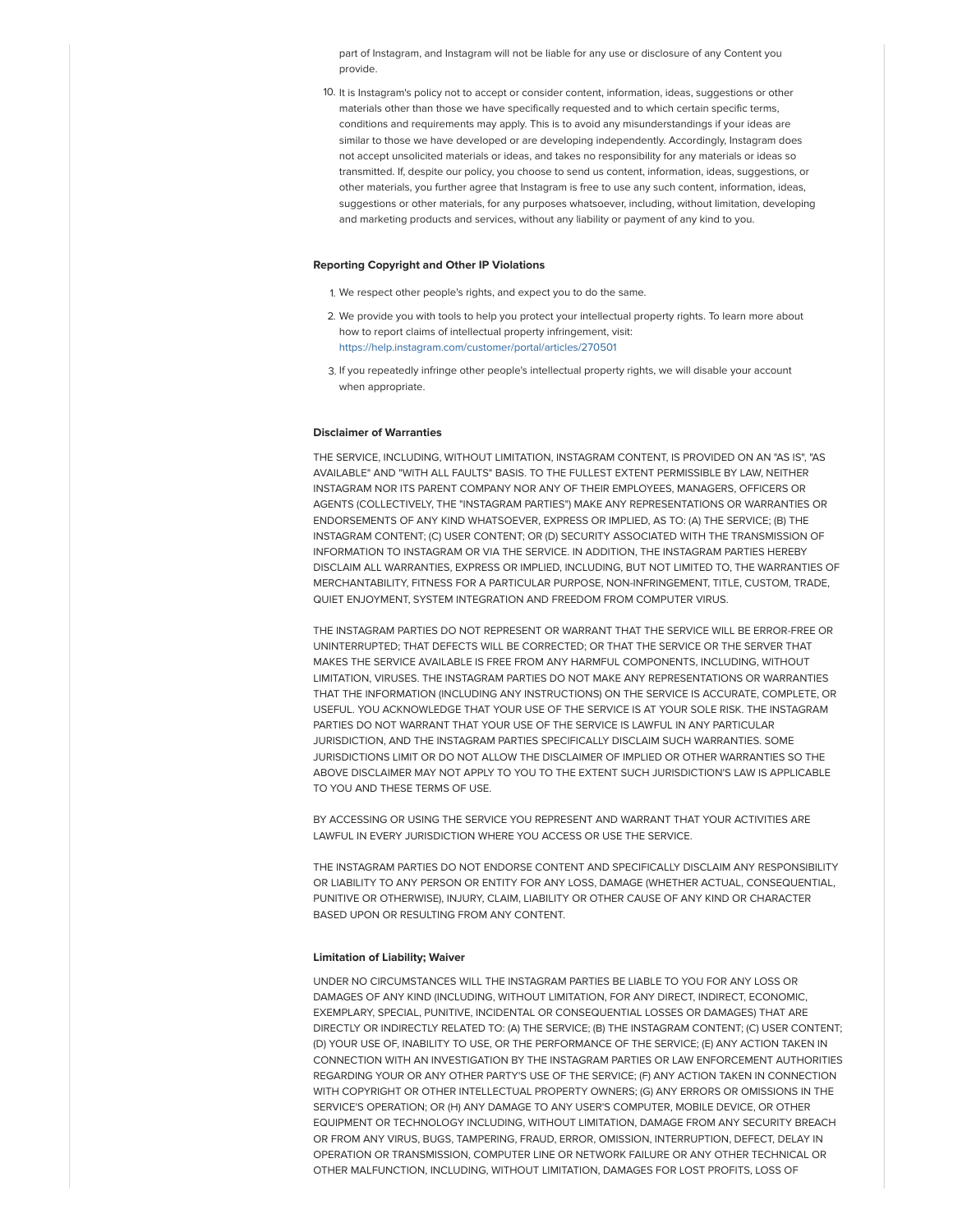GOODWILL, LOSS OF DATA, WORK STOPPAGE, ACCURACY OF RESULTS, OR COMPUTER FAILURE OR MALFUNCTION, EVEN IF FORESEEABLE OR EVEN IF THE INSTAGRAM PARTIES HAVE BEEN ADVISED OF OR SHOULD HAVE KNOWN OF THE POSSIBILITY OF SUCH DAMAGES, WHETHER IN AN ACTION OF CONTRACT, NEGLIGENCE, STRICT LIABILITY OR TORT (INCLUDING, WITHOUT LIMITATION, WHETHER CAUSED IN WHOLE OR IN PART BY NEGLIGENCE, ACTS OF GOD, TELECOMMUNICATIONS FAILURE, OR THEFT OR DESTRUCTION OF THE SERVICE). IN NO EVENT WILL THE INSTAGRAM PARTIES BE LIABLE TO YOU OR ANYONE ELSE FOR LOSS, DAMAGE OR INJURY, INCLUDING, WITHOUT LIMITATION, DEATH OR PERSONAL INJURY. SOME STATES DO NOT ALLOW THE EXCLUSION OR LIMITATION OF INCIDENTAL OR CONSEQUENTIAL DAMAGES, SO THE ABOVE LIMITATION OR EXCLUSION MAY NOT APPLY TO YOU. IN NO EVENT WILL THE INSTAGRAM PARTIES TOTAL LIABILITY TO YOU FOR ALL DAMAGES, LOSSES OR CAUSES OR ACTION EXCEED ONE HUNDRED UNITED STATES DOLLARS (\$100.00).

YOU AGREE THAT IN THE EVENT YOU INCUR ANY DAMAGES, LOSSES OR INJURIES THAT ARISE OUT OF INSTAGRAM'S ACTS OR OMISSIONS, THE DAMAGES, IF ANY, CAUSED TO YOU ARE NOT IRREPARABLE OR SUFFICIENT TO ENTITLE YOU TO AN INJUNCTION PREVENTING ANY EXPLOITATION OF ANY WEB SITE, SERVICE, PROPERTY, PRODUCT OR OTHER CONTENT OWNED OR CONTROLLED BY THE INSTAGRAM PARTIES, AND YOU WILL HAVE NO RIGHTS TO ENJOIN OR RESTRAIN THE DEVELOPMENT, PRODUCTION DISTRIBUTION, ADVERTISING, EXHIBITION OR EXPLOITATION OF ANY WEB SITE, PROPERTY, PRODUCT, SERVICE, OR OTHER CONTENT OWNED OR CONTROLLED BY THE INSTAGRAM PARTIES.

BY ACCESSING THE SERVICE, YOU UNDERSTAND THAT YOU MAY BE WAIVING RIGHTS WITH RESPECT TO CLAIMS THAT ARE AT THIS TIME UNKNOWN OR UNSUSPECTED, AND IN ACCORDANCE WITH SUCH WAIVER, YOU ACKNOWLEDGE THAT YOU HAVE READ AND UNDERSTAND, AND HEREBY EXPRESSLY WAIVE, THE BENEFITS OF SECTION 1542 OF THE CIVIL CODE OF CALIFORNIA, AND ANY SIMILAR LAW OF ANY STATE OR TERRITORY, WHICH PROVIDES AS FOLLOWS: "A GENERAL RELEASE DOES NOT EXTEND TO CLAIMS WHICH THE CREDITOR DOES NOT KNOW OR SUSPECT TO EXIST IN HIS FAVOR AT THE TIME OF EXECUTING THE RELEASE, WHICH IF KNOWN BY HIM MUST HAVE MATERIALLY AFFECTED HIS SETTLEMENT WITH THE DEBTOR."

INSTAGRAM IS NOT RESPONSIBLE FOR THE ACTIONS, CONTENT, INFORMATION, OR DATA OF THIRD PARTIES, AND YOU RELEASE US, OUR DIRECTORS, OFFICERS, EMPLOYEES, AND AGENTS FROM ANY CLAIMS AND DAMAGES, KNOWN AND UNKNOWN, ARISING OUT OF OR IN ANY WAY CONNECTED WITH ANY CLAIM YOU HAVE AGAINST ANY SUCH THIRD PARTIES.

## Indemnification

You (and also any third party for whom you operate an account or activity on the Service) agree to defend (at Instagram's request), indemnify and hold the Instagram Parties harmless from and against any claims, liabilities, damages, losses, and expenses, including without limitation, reasonable attorney's fees and costs, arising out of or in any way connected with any of the following (including as a result of your direct activities on the Service or those conducted on your behalf): (i) your Content or your access to or use of the Service; (ii) your breach or alleged breach of these Terms of Use; (iii) your violation of any third-party right, including without limitation, any intellectual property right, publicity, confidentiality, property or privacy right; (iv) your violation of any laws, rules, regulations, codes, statutes, ordinances or orders of any governmental and quasi-governmental authorities, including, without limitation, all regulatory, administrative and legislative authorities; or (v) any misrepresentation made by you. You will cooperate as fully required by Instagram in the defense of any claim. Instagram reserves the right to assume the exclusive defense and control of any matter subject to indemnification by you, and you will not in any event settle any claim without the prior written consent of Instagram.

#### Arbitration

Except if you opt-out or for disputes relating to: (1) your or Instagram's intellectual property (such as trademarks, trade dress, domain names, trade secrets, copyrights and patents); (2) violations of the API Terms; or (3) violations of provisions 13 or 15 of the Basic Terms, above ("Excluded Disputes"), you agree that all disputes between you and Instagram (whether or not such dispute involves a third party) with regard to your relationship with Instagram, including without limitation disputes related to these Terms of Use, your use of the Service, and/or rights of privacy and/or publicity, will be resolved by binding, individual arbitration under the American Arbitration Association's rules for arbitration of consumer-related disputes and you and Instagram hereby expressly waive trial by jury. As an alternative, you may bring your claim in your local "small claims" court, if permitted by that small claims court's rules. You may bring claims only on your own behalf. Neither you nor Instagram will participate in a class action or class-wide arbitration for any claims covered by this agreement. You also agree not to participate in claims brought in a private attorney general or representative capacity, or consolidated claims involving another person's account, if Instagram is a party to the proceeding. This dispute resolution provision will be governed by the Federal Arbitration Act. In the event the American Arbitration Association is unwilling or unable to set a hearing date within one hundred and sixty (160) days of filing the case, then either Instagram or you can elect to have the arbitration administered instead by the Judicial Arbitration and Mediation Services. Judgment on the award rendered by the arbitrator may be entered in any court having competent jurisdiction. Any provision of applicable law notwithstanding, the arbitrator will not have authority to award damages, remedies or awards that conflict with these Terms of Use.

You may opt out of this agreement to arbitrate. If you do so, neither you nor Instagram can require the other to participate in an arbitration proceeding. To opt out, you must notify Instagram in writing within 30 days of the